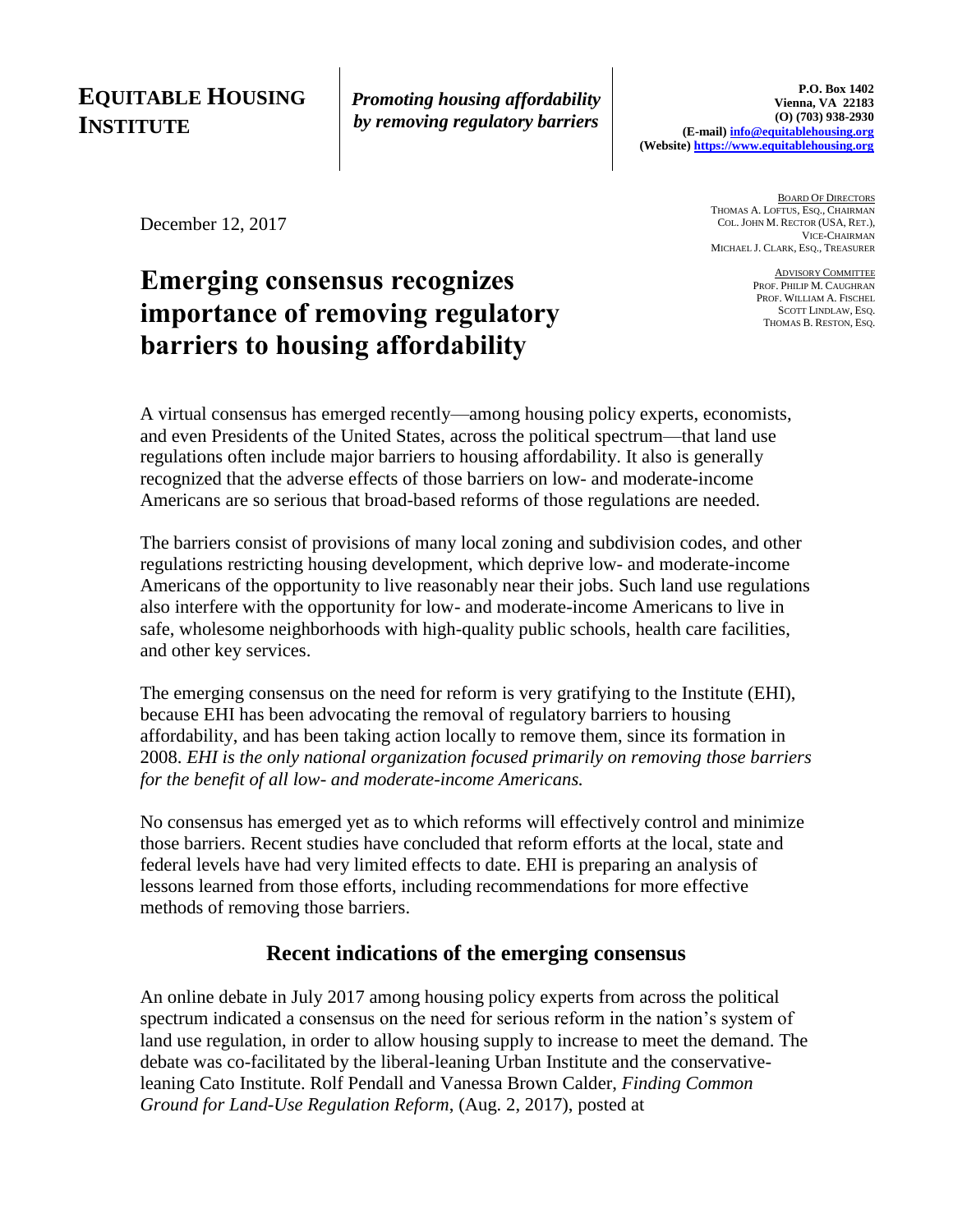<https://www.cato.org/blog/finding-common-ground-land-use-regulation-reform> ("*Common Ground*").

The participants were housing experts from major think tanks, advocacy organizations, a major home builders association, and academia.<sup>1</sup> The jointly-prepared summary of that event stated:

The debaters, whose ideological perspectives varied broadly, agreed that, sometimes, land-use regulations are too rigid, limit growth too much, and create too much uncertainty. Results include higher housing costs, racial and economic segregation, constrained economic opportunity and innovation, and slower economic growth.

Even supporters of regulation conceded that regulations fail to work as advertised. They often expose people to harms instead of protecting them; diminish, rather than enhance, aesthetic and environmental quality; and aggravate public service degradation instead of preventing it.

(Common Ground). The joint summary emphasized the problems of renters:

Across the country, many people are finding it harder and harder to pay their rent. Among the leading reasons for rising rents is that housing supply isn't growing fast enough to keep up with demand. The shortage of affordable rental housing has generated surging interest in regulatory reform, especially in California.

(*Id.*) The debaters agreed that: "Given the breadth of support for restrictions from various corners, any efforts to reform regulation must be correspondingly broad."

The participants put forward various ideas about how to reform parts of the land use regulatory system. We will summarize those ideas below ("Toward more effective remedies"). The entire debate is posted at [https://www.urban.org/debates/land-use](https://www.urban.org/debates/land-use-regulation-whats-it-worth-anyway)[regulation-whats-it-worth-anyway.](https://www.urban.org/debates/land-use-regulation-whats-it-worth-anyway)

 $\overline{a}$ 

- Rolf Pendall, Co-director, Metropolitan Housing and Communities Policy Center, Urban Institute
- Vanessa Brown Calder, Policy Analyst, Cato Institute
- Dana Berliner, Senior Vice President & Litigation Director, Institute for Justice
- Emily Talen, Professor of Urbanism, University of Chicago
- Robert Dietz, Chief Economist, National Association of Home Builders (NAHB)
- Tony Arnold, Boehl Chair in Property and Land Use, University of Louisville
- Lance M. Freeman Professor of Urban Planning, Columbia University
- Richard Rothstein, Research Associate, Economic Policy Institute
- Derek Hyra, Associate Professor and Founding Director of the Metropolitan Policy Center, American University

 $1$ <sup>1</sup> The debaters were: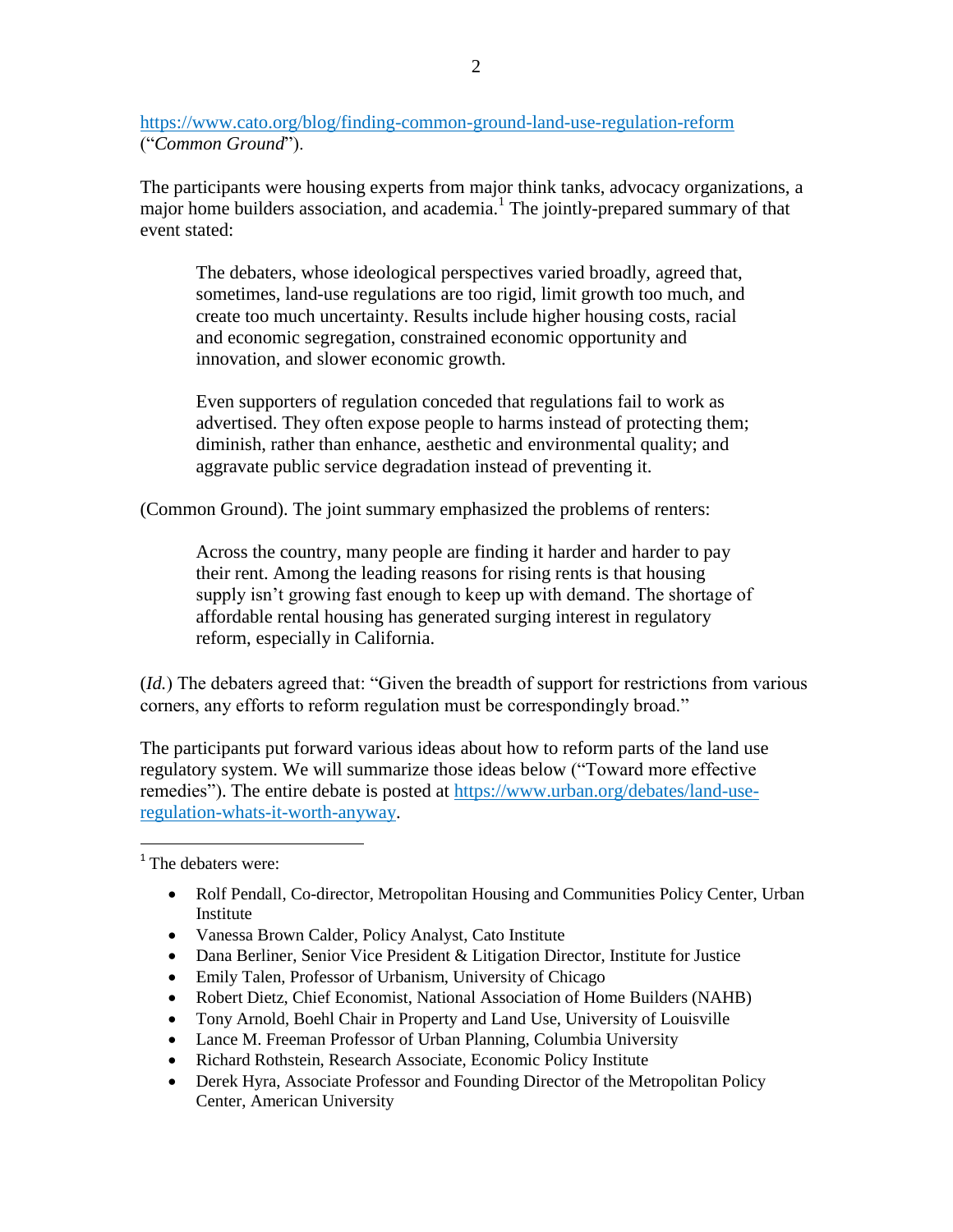The emerging consensus on the need for reform had been noted previously by land use law experts, including:

- Prof. David Schleicher, who documented the "growing consensus" that harsh residential land-use restrictions in metropolitan areas across the Nation since at least the early 1990's "have come at a substantial cost to the affordability of housing and the vibrancy of local and regional economies (and even the national economy)." *City Unplanning*, 122 Yale Law Journal 1670, 1676 (2013); and
- Prof. Ilya Somin, who discussed the views of prominent economists, commentators, and public policy advocates, whose views span the ideological spectrum, but who all now recognize the need to reform exclusionary land use regulations. *The emerging cross-ideological consensus on zoning,* Wash. Post (Dec. 5, 2015).

Recent Presidents of both major parties, and the U.S. Congress, have recognized the serious, adverse effects of regulatory barriers to housing affordability. Most recently:

- President Trump favors major reductions in regulations that restrict homebuilding. During the 2016 campaign he said, for example: "There's no industry, other than probably the energy industry that is more overregulated than the housing industry. . . . Twenty-five percent of costs to build a house are regulations." For more, click on [TRUMP ON REGULATORY BARRIERS TO HOUSING DEVELOPMENT.](http://www.equitablehousing.org/images/PDFs/TRUMP_HOUSING_POLICIES.EHI_memo.FINAL-website.pdf)
- President Obama's White House issued a Housing Development Toolkit in 2016, which was focused on the devastating impacts of regulatory barriers, and discussing various action steps that states and local jurisdictions can take to reverse those impacts. For more, click on [2016 WHITE HOUSE TOOLKIT.](http://www.equitablehousing.org/42-organization/173-2016-white-house-toolkit.html)
- President George W. Bush's Dept. of Housing and Urban Development prioritized attention to those problems, including its report "Why Not in Our Community" (2005).
- Previous Federal commissions created by a previous President of each major party, and by Congress, found that exclusionary zoning adds a steep price to housing and is a major barrier to production of housing affordable to low- and moderate-income Americans.<sup>2</sup>

- National Commission on Urban Problems ("Douglas Commission") (1969), appointed by President Lyndon Johnson (Democrat);
- Advisory Commission on Regulatory Barriers to Affordable Housing (1991), appointed by President George H. W. Bush (Republican);
- Millennial Housing Commission (2002), appointed by the U.S. Congress.

 $\overline{a}$ 

<sup>2</sup> *E.g.*, William A. Fischel, *Does the American Way of Zoning Cause the Suburbs of Metropolitan Areas to Be Too Spread Out?* 151, in ALAN ALTSHULER, *ET AL.*, GOVERNANCE AND OPPORTUNITY IN METROPOLITAN AMERICA (National Academies Press, 1999). Those commissions include: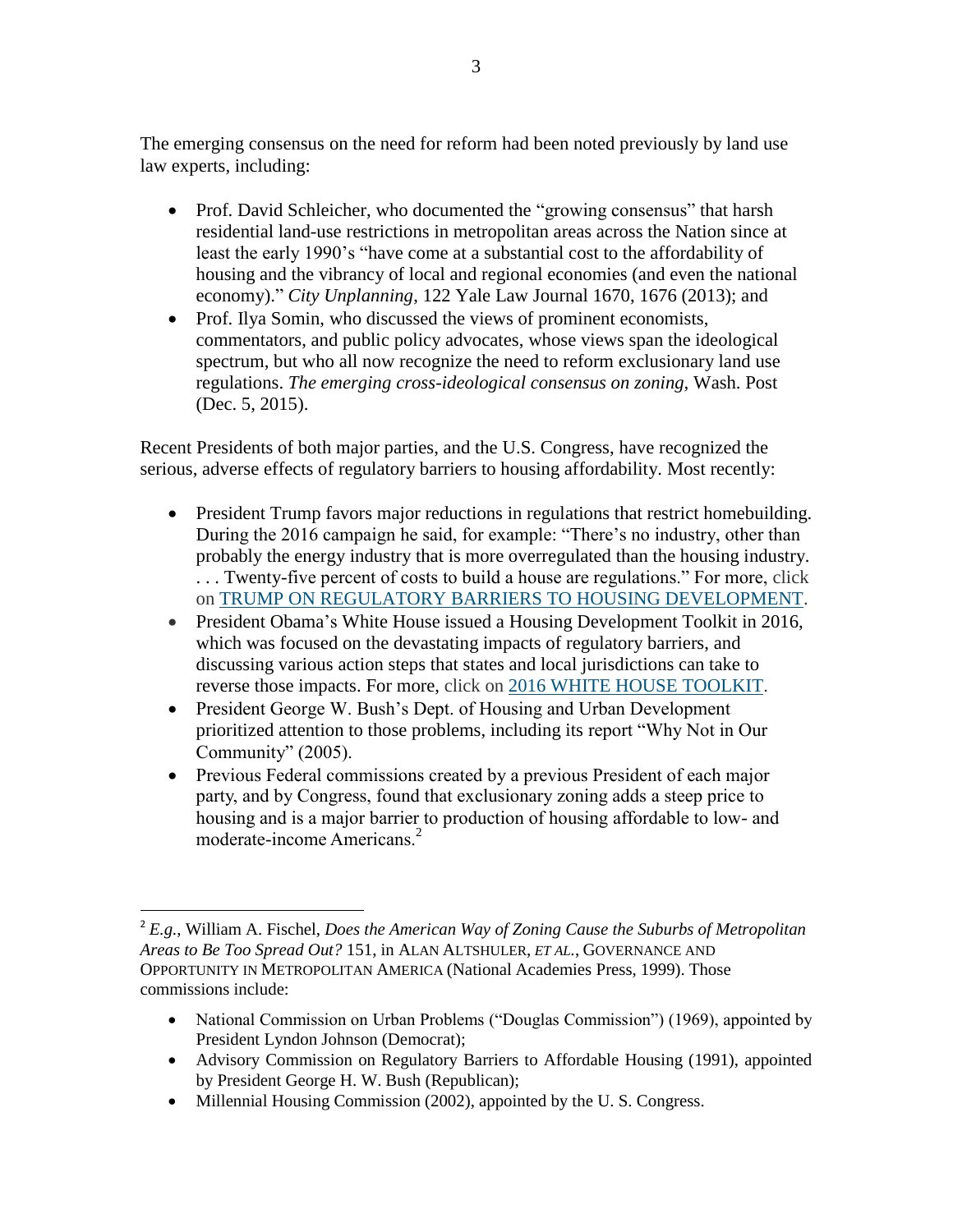#### **Recent analyses of results of remedial efforts to date**

The federal role in regulating land use in states and localities has been minimal, despite the general recognition at the federal level of the extent of regulatory barriers to housing affordability. As to efforts at the state and local levels, an updated analysis of the results of affordable housing programs to date was produced in 2017 by the Principal Economist of the Federal Reserve Board and a Professor of Planning at Columbia University. Lance Freeman & Jenny Schuetz, *Producing Affordable Housing in Rising Markets: What Works?*, 19 Cityscape 217 (2017). The authors conclude:

Unfortunately, most state and local programs have produced relatively small numbers of affordable units, and so are unlikely to substantially meet the demand for below-market-rate housing. Moreover, low-cost housing tends to be built where land is cheap and political opposition is muted, which in practice limits the ability of low-income families to move into neighborhoods with more employment opportunities, better schools, lower crime, and higher-quality public and private services.

*Id.* at 228. Similarly, leading housing economists Ed Glaeser and Joe Gyourko recently observed: "There have been some attempts at the state level to soften severe local land use restrictions, but they have not been successful." Ed Glaeser and Joe Gyourko, *The Economic Implications of Housing Supply* (NBER Working Paper 23833, posted at [http://www.nber.org/papers/w23833\)](http://www.nber.org/papers/w23833).

But although the "politics of zoning reform may be hard, . . . our land use regulations are badly in need of rethinking." Ed Glaeser, *Reforming land use regulations,* Brookings Inst. Report, April 24, 2017 (posted at [https://www.brookings.edu/research/reforming-land](https://www.brookings.edu/research/reforming-land-use-regulations/amp/)[use-regulations/amp/\)](https://www.brookings.edu/research/reforming-land-use-regulations/amp/).

### **Toward more effective remedies**

The participants in the recent Cato/Urban Institute debate put forth many suggestions for reform, such as:

- Robust cost-benefit analysis requirements for local land use controls
- Expedited approval processes for development plans that facilitate affordable forsale and rental housing
- Lower impact fees on such developments
- Greater reliance on local revenue that comes about due to growth caused by new development
- More inclusionary zoning requirements or incentives (to produce some affordable units in large, new housing developments)
- "Fair share" housing requirements to cause each local jurisdiction to provide housing opportunities for a portion of their area's low- and moderate-income people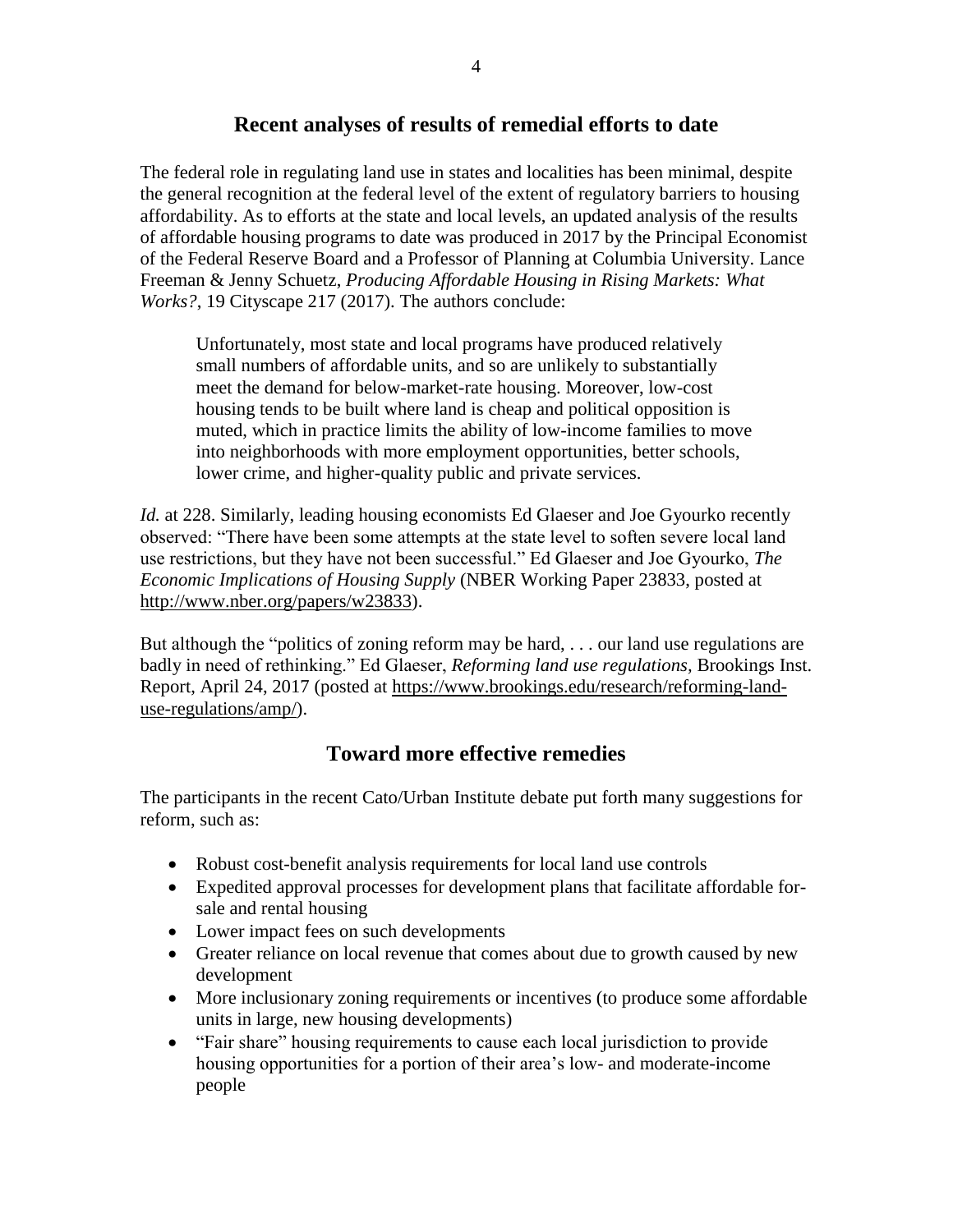- Increased federal and state governmental incentives for local governments to reform their land-use regulations
- Reduction of the mortgage interest deduction for luxury homes, and
- Revision of housing programs to reverse the lingering effects of past racial and other unlawful discrimination<sup>3</sup>

The Century Foundation issued a report on August 3, 2017, entitled *An Economic Fair Housing Act* (posted at [https://tcf.org/content/report/economic-fair-housing-act/\)](https://tcf.org/content/report/economic-fair-housing-act/). The report, authored by Richard D. Kahlenberg, states:

To complete the unfinished business of the civil rights movement—and to address rising segregation by income—we need a new set of policies to update the 1968 [federal Fair Housing Act]. Such a new Economic Fair Housing Act would help the vast majority of Americans—of all races who are excluded from resource-rich neighborhoods not merely by market forces, but also by government regulation. This new Economic Fair Housing Act would curtail government zoning policies that discriminate based on economic status. In its strongest form, it would entirely ban unnecessary exclusionary zoning at the local level. In the alternative, it could impose a penalty on municipalities that insist on maintaining discriminatory zoning, either by withholding infrastructure funds or limiting the tax deduction that homeowners can take for mortgage interest.

The extensive report analyzes the history of both racial and economic discrimination in housing in America, and it proposes a policy strategy for better addressing both types of discrimination.

EHI is preparing an analysis of potentially effective legal remedies for regulatory barriers to housing affordability. Among the many strategies EHI is studying is an analogy on a recent statute that protects religious groups from exclusionary land-use practices. Religious Land Use and Institutionalized Persons Act of 2000 ("RLUIPA"), 42 U.S.C. §§ 2000cc et seq. RLUIPA is a federal statute, but a similar approach could be taken in a state or locality (and in fact has been, in numerous states).

Religious groups have scored some major successes in settlements as well as judicial decisions under RLUIPA. A key appears to be that—unlike reform measures generally those who prove they have been subjected to exclusionary land-use practices in violation of RLUIPA are entitled to reimbursement of the sometimes enormous costs (attorneys' fees, etc.) that they must incur to win their cases. The governments that impose those exclusionary regulations are responsible for paying those costs. That requirement appears to be a major disincentive to governments imposing such regulations on religious groups.

<sup>&</sup>lt;sup>3</sup> See Part 2 of Cato/Urban Institute debate, posted at **https://www.urban.org/debates/land-use**[regulation-whats-it-worth-anyway](https://www.urban.org/debates/land-use-regulation-whats-it-worth-anyway) (August 2, 2017).